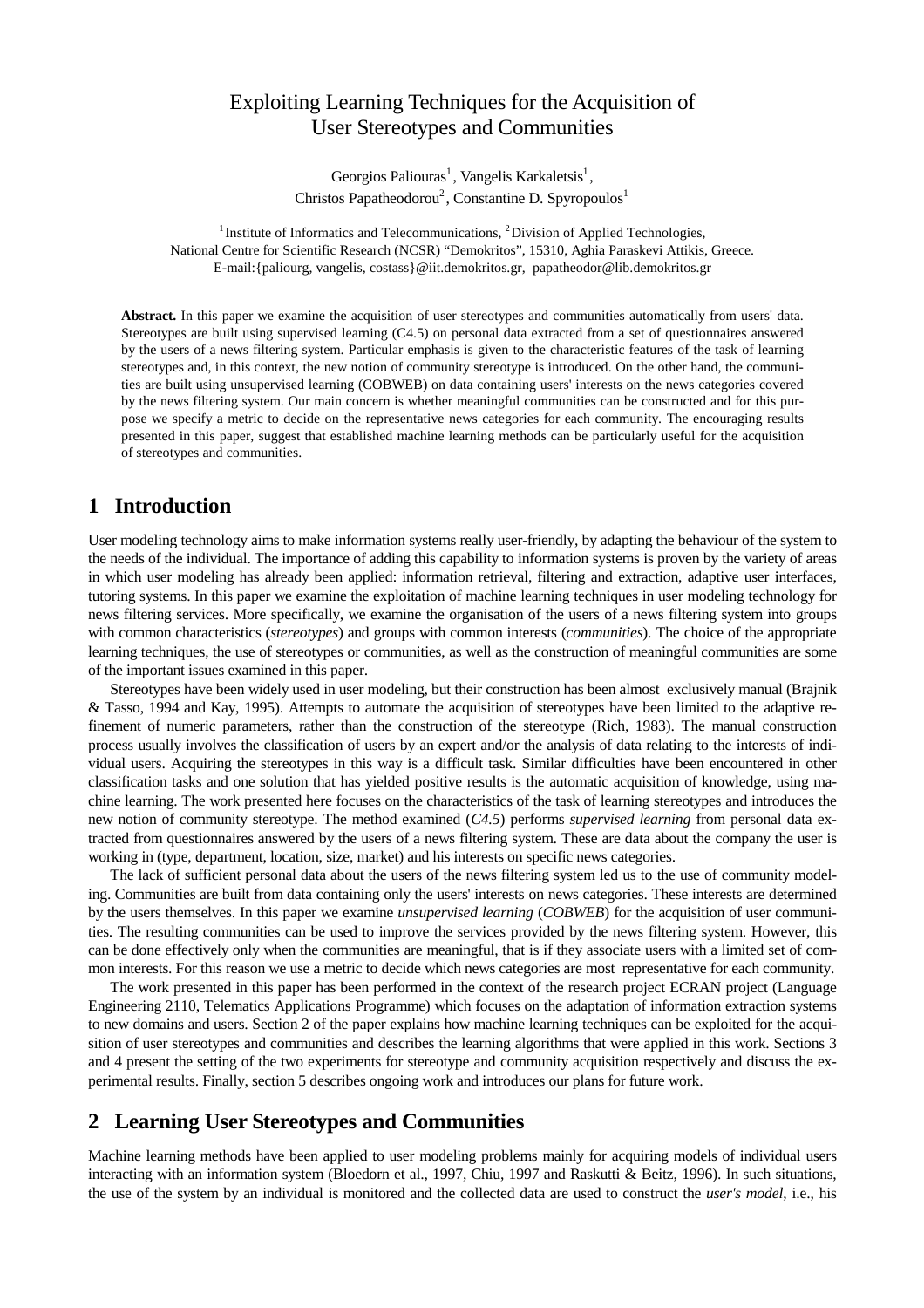individual requirements. We are concerned with a higher level of generalisation of the users' interests: the construction of user stereotypes and communities. This task requires the application of learning techniques to user models, which are assumed to have been constructed by a separate process, either manual or automatic.

*The choice of learning method depends largely on the type of training data that are available*. The main distinction in machine learning research is between *supervised* and *unsupervised* learning. *Supervised learning requires the training data to be preclassified*. This means that each training item (*example*) is assigned a unique label, signifying the class in which the item belongs. In our case, this would mean that each user model must be associated with a class label out of a set of possible classes that have been defined beforehand. Given these data, the learning algorithm builds a characteristic description for each class, covering the examples of this class, i.e., the users belonging to the class, and only them, i.e., none of the users of other classes. The important feature of this approach is that the class descriptions are built conditional to the preclassification of the examples in the training set. *In contrast, unsupervised learning methods do not require preclassification of the training examples*. These methods form clusters of examples, which share common characteristics. When the cohesion of a cluster is high, i.e., the examples in it are similar, it defines a new class.

#### **2.1 Learning User Stereotypes**

The problem of learning user stereotypes cannot easily be categorised as a supervised or an unsupervised learning task. This is due to the nature of user models, i.e., the training data. Typically, user models contain two types of information for the user: personal characteristics and the user's requirements from the system. In a news-filtering system, the personal characteristics for the user could be age, education and occupation, while the user's requirements are news categories that the user is interested in. The former type of information is *system-independent*, while the latter is *system-dependent*.

The peculiarity of the task of learning user stereotypes stems from the fact that each user model is not labelled by a user class. In Fig.1 the class label is shown in a shaded box, signifying that the label is latent information, not provided in the data. However, this information acts as a link between the system-independent and the system-dependent information. The system-dependent information can be used to build a description of a user community, while the system-independent information to associate a stereotypical behaviour with that community. If the class was known for each user, then the task of learning the stereotypes could be split into two supervised learning subtasks: learning the description of a user class and learning the stereotypical behaviour of a class. Lacking the information about the class label, this two-stage approach requires the combination of an unsupervised with a supervised learning method. For instance, using an unsupervised learning method to form communities and a supervised learning method to learn the stereotypical behaviour of each community. Henceforth, this approach will be referred to as *community stereotype learning*. The symmetric approach, i.e., performing unsupervised learning on the system-independent information, is less interesting, because it contradicts the goal of maximising the similarity of user requirements within each user class.



**Figure 1.** Information available in the training data and the role of the latent user category.

An alternative approach that is adopted here is to ignore the latent class label and use the system-dependent information as the classification data. Thus, *instead of classifying users into communities, the goal is to learn the description of the user classes associated with each of the system-dependent pieces of information*. For instance, in the news-filtering task the goal of the learning method is to construct a user class for each news category. The class description is in terms of the systemindependent information, e.g. "people who work in the marketing department of financial companies are interested in company results". Such a class would ideally cover all people who are interested in company results and none of the others. This approach is a valid alternative to community stereotype learning. Its main advantage is that the construction of user classes is driven directly by the system-dependent information. There is no need for the construction of intermediate concepts, such as the user communities. In this manner, more cohesive user classes can be constructed.

The machine learning method used in this study is called *C4.5* (Quinlan, 1993) and performs induction of *decision trees*, i.e., it constructs decision trees from training data. In the case of stereotype learning, each decision tree corresponds to the stereotype for one system-dependent variable, e.g. a news category. Figure 2 shows a decision tree focusing on users' interest in company results.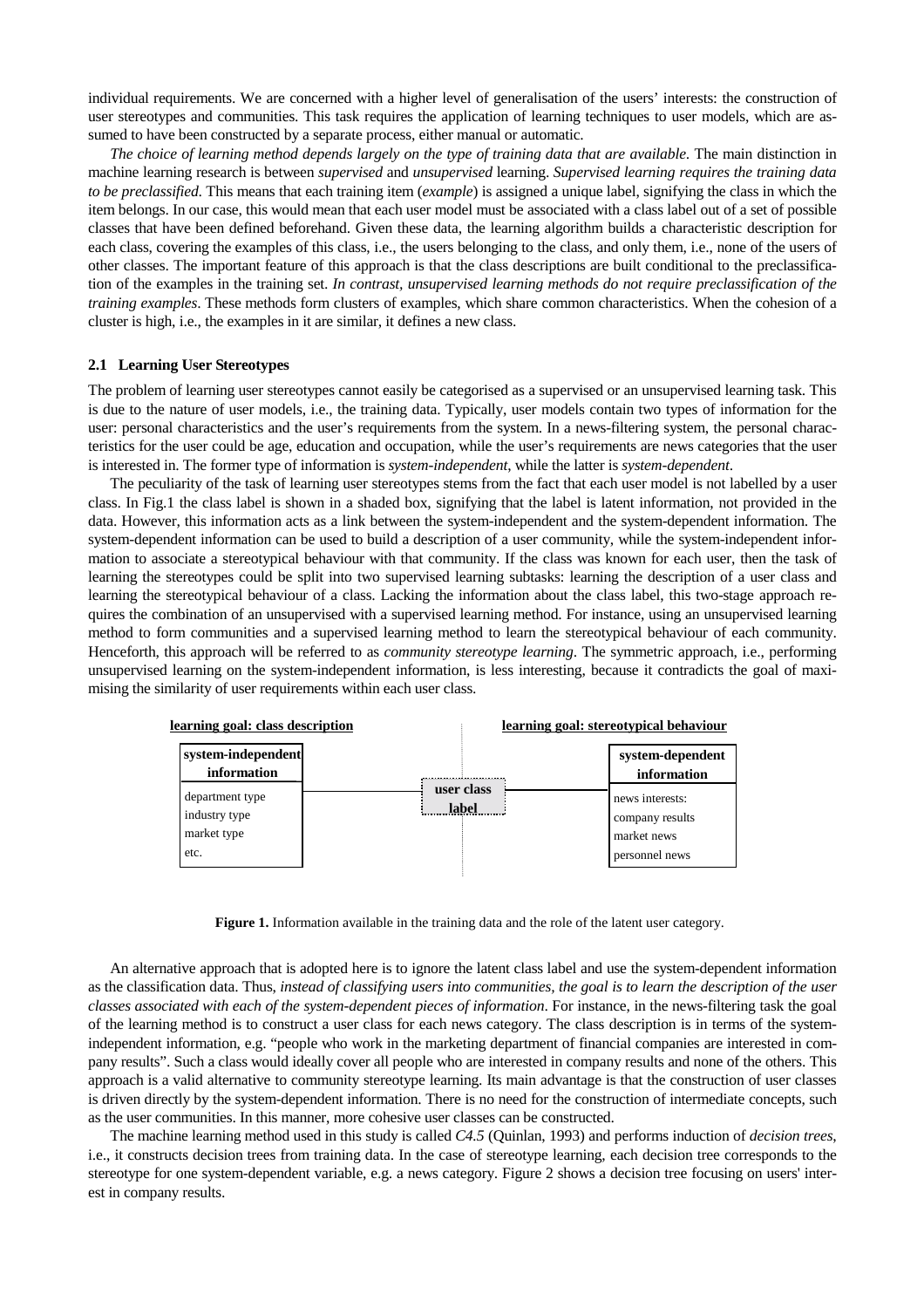

**Figure 2.** Part of the decision tree representing stereotypes for the company results category (clear boxes indicate interest in the category while filled boxes represent lack of interest)

The decision tree of Fig. 2 could be interpreted into the following simple stereotype rule for the company results category:

*IF* (industry = finance AND department ≠finance) OR (industry = services AND market = national)

*THEN AND ONLY THEN the user is interested in company results.*

Similar decision trees can be constructed for other news categories. The resulting set of trees is the set of stereotypes, which can be used to determine the interests of a user, based on his personal characteristics. The construction of multiple decision trees is atypical of work on decision tree induction. However, this approach is necessary here, since the goal is not to discriminate between the various news categories, but between people being interested in each category and those who are not.

#### **2.2 Learning User Communities**

User communities can be constructed automatically using an unsupervised learning method. Unsupervised learning tasks have been approached by a variety of methods, ranging from statistical clustering techniques to neural networks and symbolic machine learning. In this work, we have opted for the symbolic learning methods, because we are interested in the comprehensibility of the results. The branch of symbolic machine learning that deals with unsupervised learning is called *conceptual clustering* and a popular representative of this approach is the algorithm COBWEB (Fisher, 1987). Conceptual clustering is a type of learning by observation that is particularly suitable for summarising and explaining data. Summarisation is achieved through the discovery of appropriate clusters, which involves determining useful subsets of an object set. In unsupervised learning, the object set is the set of training examples, i.e., each example is an object. Explanation involves concept characterisation, i.e., determining a useful concept description for each cluster.

COBWEB is an incremental algorithm that uses hill-climbing search to obtain a concept (cluster) hierarchy, partitioning the object space. The term *incremental* means that objects are incorporated into the concept structure as they are observed. An object is a vector of feature-value pairs. In our case, objects are user models and features are the news categories taking the values true and false for each user. Each concept in the hierarchy produced by COBWEB, is a probabilistic structure that summarises the objects classified under that concept.

In order to construct the clusters, COBWEB uses *category utility* (Gluck & Corter, 1985), which is a probabilistic measure of the usefulness of a cluster. COBWEB incorporates objects into the concept hierarchy using four clustering operators: placing the object in an existing cluster, creating a new cluster, combining two clusters into a new one (merging) and dividing a cluster (splitting). Given a new object, the algorithm applies each of the previous operators and selects the hierarchy that maximises category utility.

## **3 Case Study I: Learning User Stereotypes**

#### **3.1 Experimental Setting**

In the framework of the ECRAN project, we developed a prototype user modeling module (UMIE, *http://www.iit.demokritos.gr/UMIE*) that filters, according to the user's interests, the facts extracted by the ECRAN information extraction system (Benaki et al.*,* 1997). The interests of an individual user are stored in his user model. In addition, the system uses a set of stereotypes, in order to anticipate the interests of a new user.

At a first stage, the stereotypes were built manually by analysing questionnaires answered by the users. The questionnaires contained information about the company the user is working in and the news categories that the user is interested in. Thirty-one questionnaires were analysed and it was decided that only one feature was informative of the interests of the user: the department in which he/she works. Nine stereotypes were constructed, corresponding to nine different company department types, and each was associated with a list of news categories, covering the interests of all the users in the stereotype. This manual acquisition process was difficult and the generated stereotypes did not prove particularly useful. The first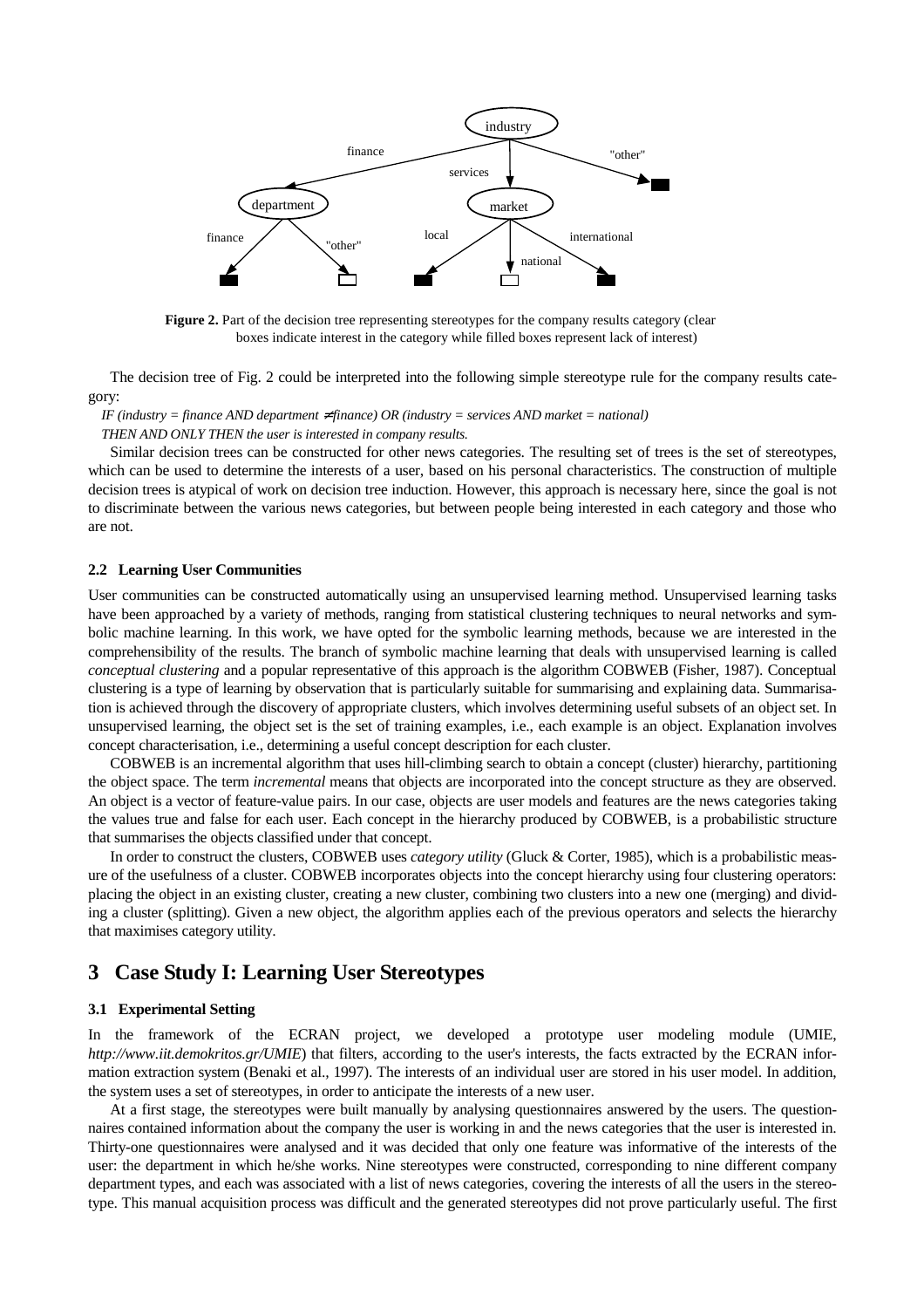difficulty was the interpretation of the questionnaire data. The number of features which could be extracted from the data was very small and concerned only company information. Moreover, there was a lot of missing - or hard to interpret - information, even regarding the interests of the user. The main problem was the extent of overlap between the stereotypes. There were five news categories and each stereotype contained in average 3.3 of these. Thus, it is clear that this classification is hardly more useful than the base rule, which says that everybody is interested about everything. This is an indication that the stereotypes are oversimplified.

At a second stage, we used a machine learning method for stereotype acquisition. Replacing the manual process by a machine learning method cannot solve the problem of the quality of information that can be extracted from the questionnaire data. However, it may provide a solution to the problem of oversimplification. A set of experiments, using C4.5, was done on the news-filtering data. The training data were extracted from the set of the 31 questionnaires. In this study there are five system-independent variables:

- The **department** in which the user is working: personnel, development, planning, finance, marketing, information support, consulting, public relations, sales.
- The type of **industry**: construction, manufacturing, financial, wholesale, retail, public services, public administration, research and education, services.
- The **size** of the company: small, medium and large.
- The **location** of the company: local, national and multinational.
- The location of the **market** for the company: local, national and international.

In many cases, the value of some of the above variables could not be decided from the questionnaires. The amount of missing information increased moving down the list of the five variables, i.e., the department type was available in all cases, while there were many cases, in which the company's market was not obvious. C4.5 handles missing information in a probabilistic manner. It fills the missing value by all possible values, attaching a weight to each one. This weight depends on the proportion of cases having this value in the training set. The news categories used in this study were the following: business development, product news, market news, company results and personnel news.

#### **3.2 Results**

Two initial experiments were run using C4.5. In the first experiment, all variables except the department, were ignored. The aim of this experiment was to see the association of news categories with the department type and compare these results with the manually constructed stereotypes of the ECRAN project. The learning task involved a simple calculation of the number of cases in which a news category was selected for each department type. These numbers are provided in Table 1. The shading of the table cells corresponds to the presence or absence of the news category in the manually constructed stereotypes. Shaded cells represent combinations appearing in the manual stereotypes. When a cell is empty it means that no cases were found in which the corresponding department type was associated with the respective news category.

| department          | <b>business</b> | product | market | Company        | personnel |
|---------------------|-----------------|---------|--------|----------------|-----------|
|                     | development     | news    | news   | <b>Results</b> | news      |
| Personnel           |                 |         |        |                |           |
| Development         |                 | 1.0     |        |                |           |
| Planning            |                 |         | 1.0    | 1.0            |           |
| Finance             |                 |         | 1.0    |                |           |
| Marketing           | 0.55            | 0.45    | 0.92   | 0.92           |           |
| Information support | 1.0             | 1.0     |        |                |           |
| Consulting          | 0.66            | 0.33    | 0.66   | 0.66           | 0.11      |
| Public relations    | 0.33            |         | 1.0    | 1.0            |           |
| <b>Sales</b>        |                 | 1.0     | 1.0    | 1.0            |           |

**Table 1.** Associations between department type and news categories in the stereotypes.

The first important difference between the manually constructed stereotypes and the ones generated by C4.5 was in terms of generality. Excluding the personnel information, which appeared only once in the data, the manually constructed stereotypes defined 26 out of the 32 possible associations. Only 20 of these are verified in the training data and many of these are very weak. Thus, the automatically constructed stereotypes are more specialised and therefore seem more helpful in deciding the information that one is interested in. Furthermore, the association weights given in Table 1 could be used to prioritise the interests of the user. A similar approach was adopted in (Rich, 1983). These results should be interpreted with caution, due to the small size of the training set. A larger training set could provide more interesting and robust stereotypes.

In the second experiment, all five system-independent variables were used. Out of these the ones selected most often by C4.5 were the department and industry type, suggesting that these two variables have a larger classification power. In general, relatively small decision trees were constructed. The tree of Fig. 2 is one of the five trees that were generated.

The important problem with the induced decision trees was their low accuracy in discriminating between people who are interested in a news category and those who are not. Table 2 presents the accuracy of each of the four trees (excluding the personnel news category). For the sake of comparison, the accuracy of the default rule, classifying everybody in the majority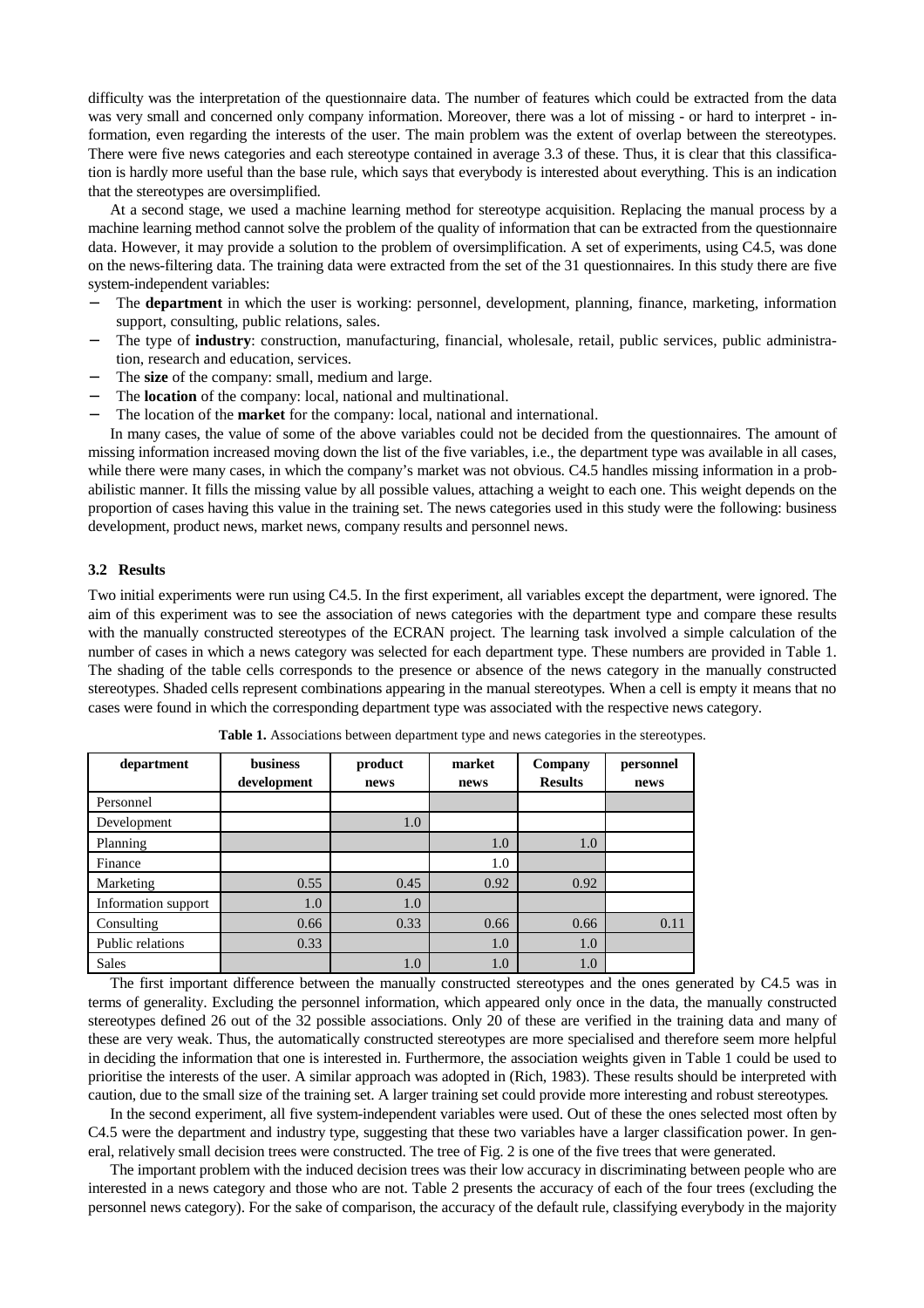class is presented. The majority class is usually those not interested in the news category. The exception to this rule is the market news category.

| category             | accuracy of stereotype | default accuracy |
|----------------------|------------------------|------------------|
| business development | 78.6%                  | 50.0%            |
| products news        | 82.1%                  | 60.7%            |
| market news          | 92.9%                  | 78.6%            |
| company results      | 85.7%                  | 71.4%            |

**Table 2.** Performance of the induced trees.

Despite the significant improvement over the default rule, there is still much to be desired by the decision trees. Moreover, it should be noted that these results are calculated on the training set and may give a distorted picture of the performance of the stereotypes. More thorough testing is required, involving a standard testing method, such as the n-fold cross-validation (*leave-one-out*), which is the most appropriate for small datasets.

## **4 Case Study II: Learning User Communities**

### **4.1 Experimental Setting**

We applied COBWEB on the task of constructing user communities for the news-filtering system (Paliouras et al., 1998). The news articles are organised into 24 news categories, e.g. economic indicators, computers, etc. During his/her registration to the news filtering system, each user specifies a subset of these news categories, which correspond to his/her personal interests. This personal list of news categories constitutes the user model, which determines what news he receives. The user model can be modified by the user, reflecting changes in his interests. The dataset for the experiment contained 1078 user models, with an average of 5.4 news categories specified in each model. These user models formed a set of training examples for the learning algorithm. Each example was represented as a binary feature vector, specifying which news categories the user was interested in. Given these training examples, COBWEB constructed classes of users with common interests, i.e., communities.

The question is whether there is any meaning in the generated communities. Since there is no personal information available about the users, the construction of stereotypical descriptions for the communities is not possible. The natural way to construct meaningful communities is by trying to identify those sets of interests on news categories that are representative for the participating users. To achieve this, we specified a metric  $FI_c$  that measures the increase in the frequency of a category "c" within a community, as compared to the default frequency of the category in the whole data set (Paliouras et al., 1998). When  $FI_c$  is negative there is a decrease in frequency and the corresponding category is not representative for the community. The definition of a representative news category for a community, is just that  $F1_c > \alpha$ , where  $\alpha$  is the required extent of frequency increase. In order to see the impact on the characterisation of the communities, we varied  $\alpha$  and measured the following two properties of the generated community descriptions:

- *Coverage:* proportion of news categories covered by the community descriptions. Some of the categories will not be covered, because their frequency will not have increased sufficiently.
- *Overlap:* amount of overlap between the constructed community descriptions. This is measured as the ratio between the total number of categories in the description and the number of distinct categories that are covered.

#### **4.2 Results**

Using COBWEB on the data set generated a concept hierarchy of which the first three layers are presented in Fig. 3. An important property of the hierarchy is the balanced split of objects in different branches. Therefore the underlying concepts are of similar strength.

Ideally, we would like to acquire descriptions that are maximally distinct, i.e., minimise the overlap, and increase coverage. We examined two different partitions of the objects, corresponding to the second and the third level of the concept hierarchy (for details see Paliouras et al., 1998). The coverage on the second level of the hierarchy is consistently lower than that on the third level. This is because the clusters on the third level are more specialised than those on the second. On the other hand, the larger the number of the communities, the larger the overlap between their descriptions. Thus, there is a trade-off between coverage and overlap, as the number of communities increases. In the case of the 15 different clusters, the extent of the overlap is significantly higher than in the 5-cluster case which gives the best results in terms of the distinctness in the descriptions. A set of very concise and meaningful concept descriptions were acquired for the 5-cluster case. Table 3 lists the news categories for the  $5$  clusters, together with their  $FI<sub>c</sub>$  values.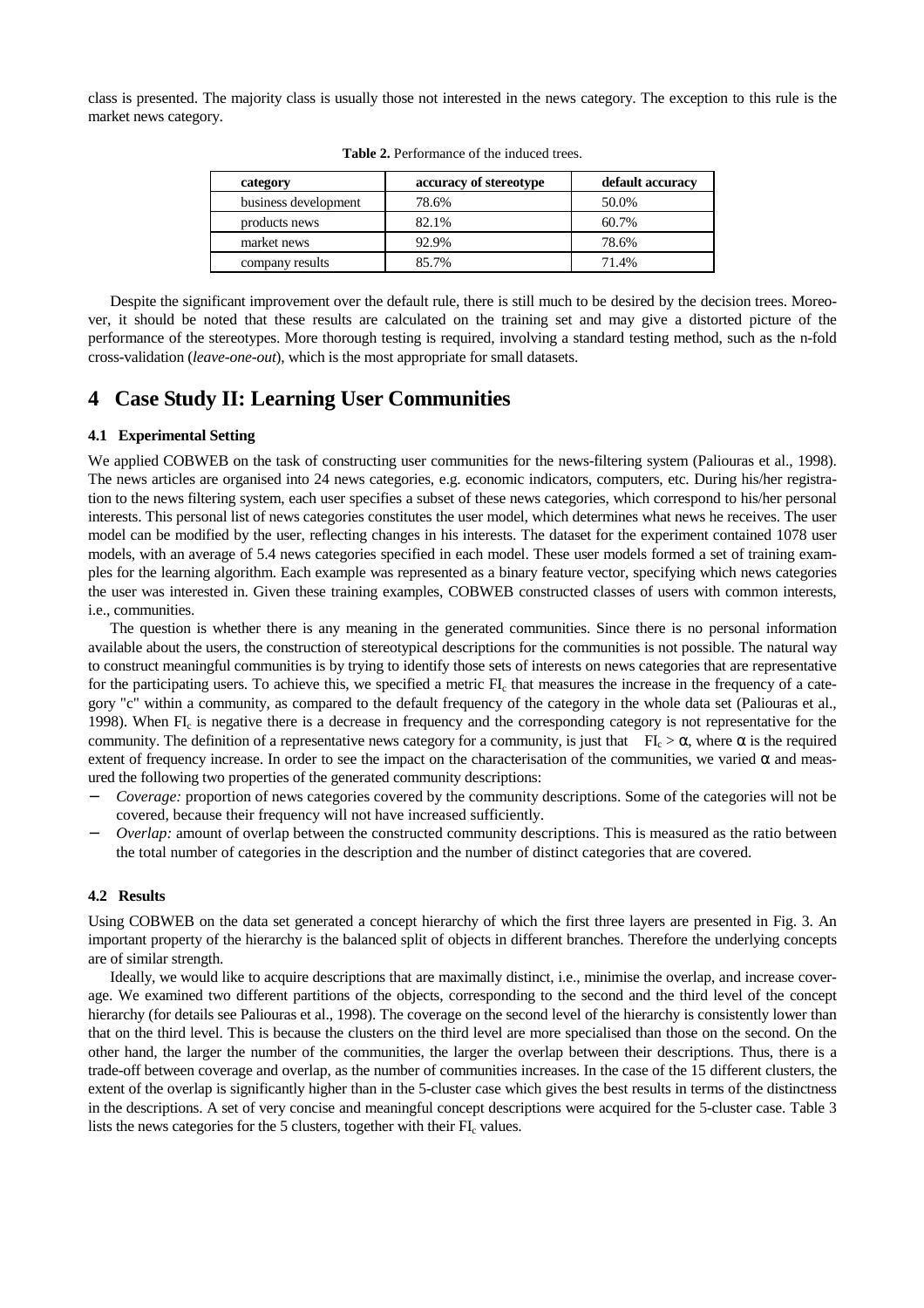

**Figure 3.** Hierarchy generated by COBWEB (top three levels). The numbers in brackets correspond to the size of the corresponding subset of objects.

Communities E, G and H are well-separated, corresponding to a group of people interested in the internet, economics and computers respectively. Community F, consists of people interested mainly in economics and finance, but also in computers. Some interest in computers is to be expected from the users of a system on the internet. Finally, community D serves as a "miscellaneous" cluster that is not homogeneous. The common feature of people in D, is that they have very specific interests, leading to sparse user models.

|  |  | <b>Table 3.</b> Descriptions for the 5 clusters generated on the second level of the concept hierarchy |
|--|--|--------------------------------------------------------------------------------------------------------|
|  |  |                                                                                                        |

|                   |                            | G                          |                    |
|-------------------|----------------------------|----------------------------|--------------------|
| Internet $(0.55)$ | Economic Indicators (0.73) | Economic Indicators (0.58) | Computers $(0.53)$ |
|                   | Economy & Finance $(0.68)$ | Economy & Finance $(0.61)$ |                    |
|                   | Computers $(0.6)$          |                            |                    |
|                   | Transport (0.53)           |                            |                    |
|                   | Financial Indicators (0.5) |                            |                    |

A problem with the descriptions in Table 3 is that a large proportion of the 24 news categories are not covered. In general, these are the categories that are chosen by either too few or too many users. In the former case the algorithm ignores them during learning and in the latter case, they correspond to such general interests, that they cannot be attributed to particular communities. Filtering out these two types of category is a positive feature of the FIc metric. Coverage can increase, by moving selectively to lower levels of the COBWEB hierarchy. For instance, the children of node H give meaningful and concise communities, corresponding to categories that are related to computing, e.g. electronics and networks. However, this is not the case for all five communities in Table 3, e.g. the children of node E do not provide further meaningful subgroups in the community. The ability to select nodes at different levels of the concept hierarchy is an important advantage of the COBWEB algorithm.

## **5 Conclusions**

This paper presented a pilot study on the acquisition of user stereotypes and communities from user-modeling data. The choice of the appropriate learning techniques, the use of stereotypes or communities, as well as the construction of meaningful communities were the major issues examined.

The notion of a stereotype and the problems of manual construction of stereotypes were first discussed. Particular emphasis was given to the characteristic features of the task of learning stereotypes and in this context the new notion of community stereotype was introduced. Experimental results, using C4.5 show that the task is solvable, but raise a number of issues. The most important one is the quality of the data. The data that were extracted from the questionnaires did not prove adequate for learning robust and general stereotypes. The lack of sufficient system-independent information led us to community modeling.

Communities can be used to improve the exploitation of a news-filtering system by its users. The construction of the communities was achieved using an unsupervised learning technique. We also proposed a metric to decide which are the representative news categories of a community. Our results are very encouraging, showing that meaningful community descriptions can be generated.

Concluding, this paper has shown that the application of learning methods to user-modeling data for the construction of stereotypes and communities is a promising research direction. We consider this work as a first step towards a methodology that can easily be integrated in a variety of news-filtering systems. A number of issues have arisen, which are of both theo